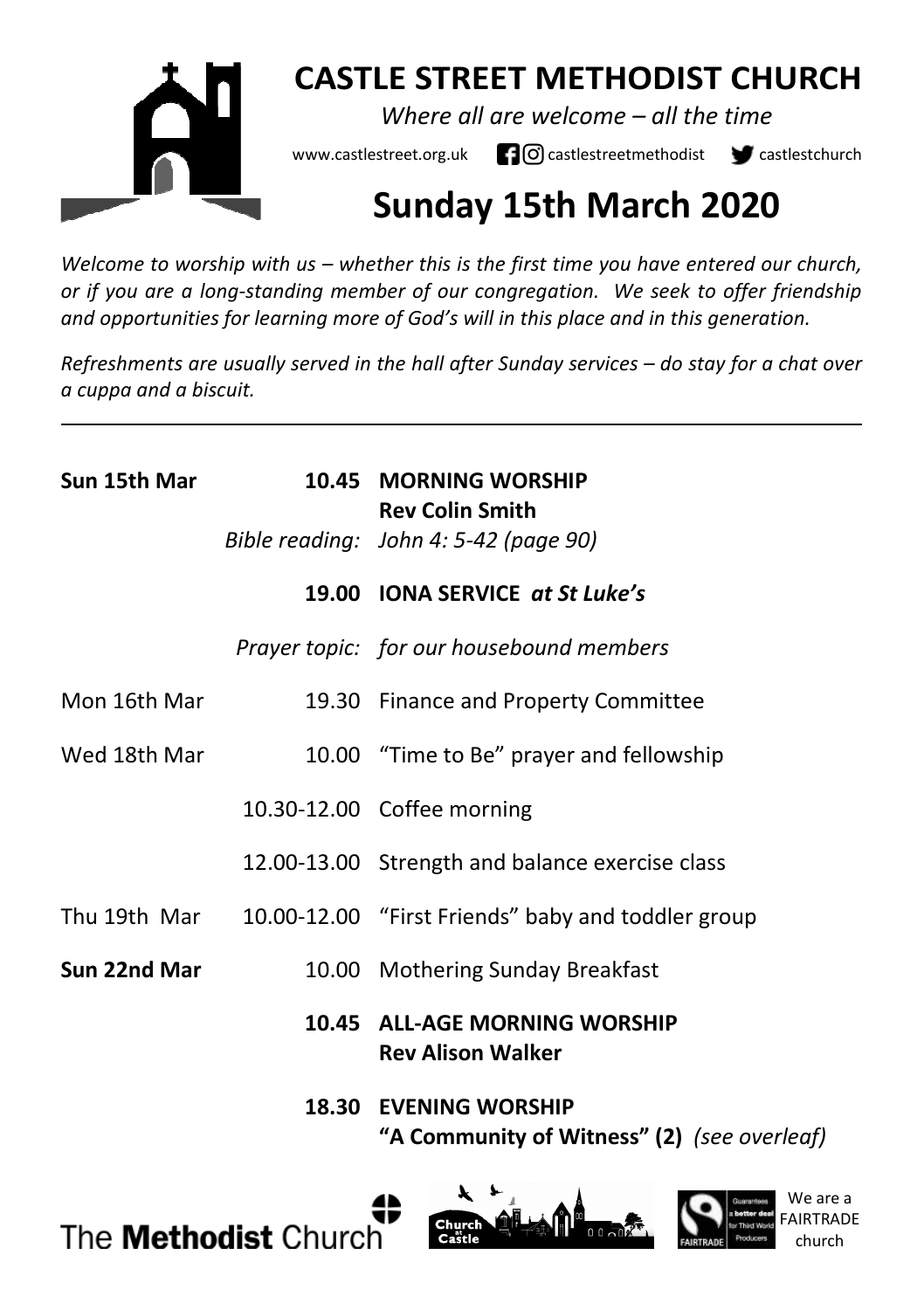#### **Welcome to Castle Street Methodist Church!**

If you are worshipping with us for the first time, please make yourself known to one of the stewards and pick up a welcome leaflet. All people of this church are part of the ministry, led by the Revd Alison Walker who may be contacted electronically via the church website or by telephone on (01223) 872 862.

Our church magazine *Castle View* contains more details of events taking place each month – please pick up a copy of the latest issue.

There is a **Prayer Request** book at the back of the church, which is used during services and at prayer meetings – but remember it is on display for anyone in the church to read, so please respect the privacy of those concerned and avoid including names and other personal details unless specifically requested.

#### **Service next Sunday evening**

The service next Sunday evening will be the second of three Lent studies, using the East Anglia District's notes, "A Community of Witness", prepared with the aim of strengthening our Christian witness and shared common life in Christ. The sessions follow the Acts narrative, as Luke tells the story of the coming of the Holy Spirit and the birth of the church, and exploring the theme of being "a Community of Witness". This one will be led by Mike Sharpe, while John Boocock will lead the third and final session two weeks later, on 5th April. Do come along for something slightly different.

#### **"A Faith to Live By" this evening -- cancelled**

As a result of concerns among some of those attending regarding the potential spread of COVID-19, this evening's "Faith to Live By" at Haslingfield has been postponed. It is hoped to resume the series in the autumn, and also to reschedule this evening's planned service with Revd Julie Norris.

 $~\sim$ ~~~~~~~

 $~\sim$ ~~~~~~~

## **April "Travel Talk" at St Luke's – postponed**

With the local Diocese deciding that tea and coffee should not be served after services in Anglican churches, the Travel Talk and Supper at St Luke's scheduled for Saturday 4th April has been postponed to a later date.

 $~\sim$  $\sim$  $\sim$  $\sim$  $\sim$  $\sim$  $\sim$ 

## **Thursday morning Circuit Lent Study Group at 35 Millington Road**

This week Bishop Alice will look at Psalm 122. It starts at 10.45am (with coffee from 10.15am), and will finish at around midday.